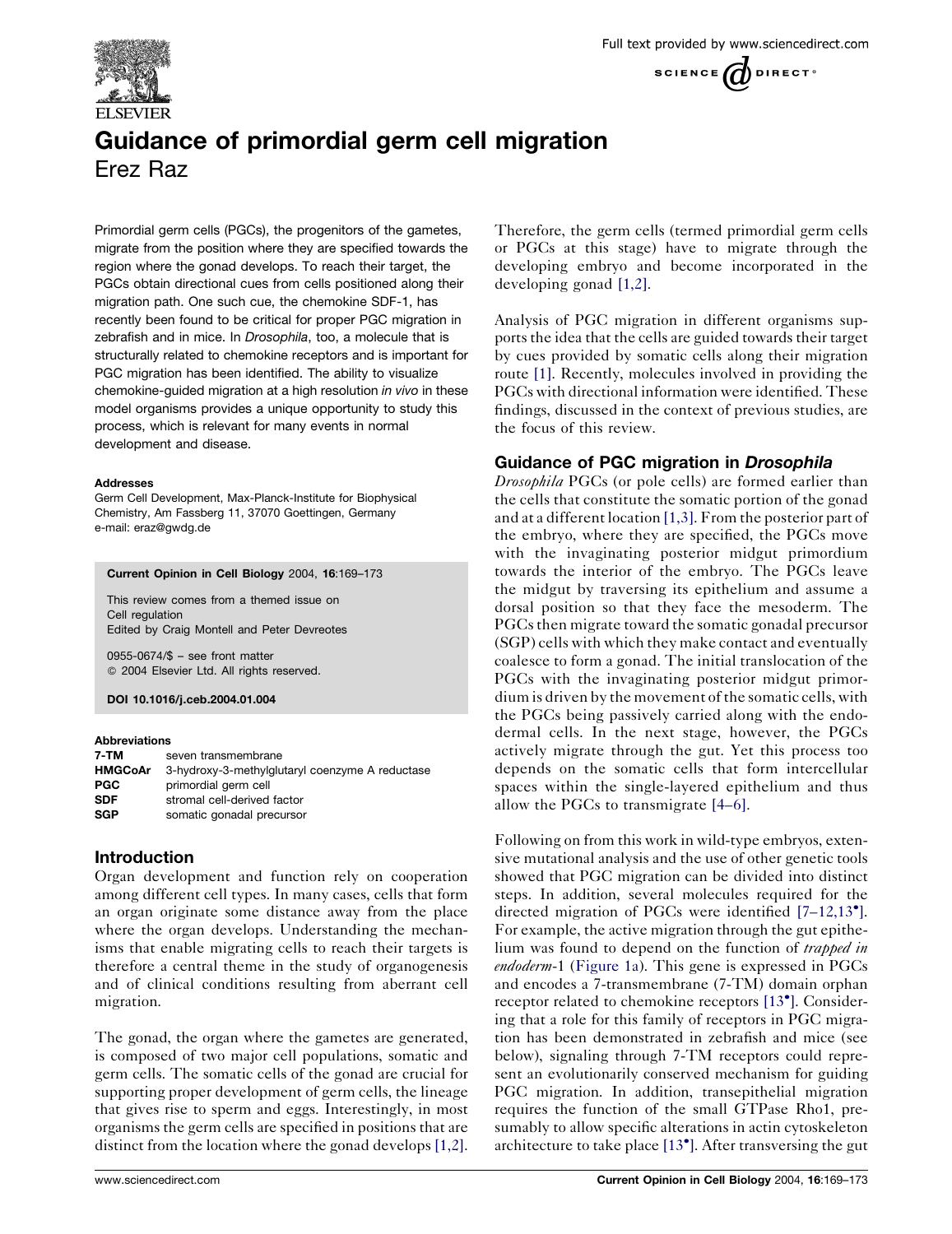<span id="page-1-0"></span>



A simplified schematic representation of the spatial distribution of molecules relevant for guidance of PGC migration in Drosophila, mouse and zebrafish embryos. (a) Expression of trapped in endoderm-1 (Tre-1, blue) in the PGCs of Drosophila is required for transepithelial migration out of the posterior midgut. Once out of the posterior midgut, the PGCs are directed towards the mesoderm by the repulsive activity of Wunen and Wunen-2, which are expressed in certain areas of the posterior midgut (red). The PGCs are then attracted to the somatic gonadal precursor cells that express hmgcr (green). (b) At the 9th day of mouse embryonic development the PGCs are found at the ventral part of the hindgut. From there they migrate dorsally towards regions expressing SDF-1 (yellow) that directs them to the genital ridges. (c) Zebrafish PGCs are formed within a broad domain of SDF-1a expression (yellow). Alterations in the shape of this domain by control over the spatial activity of the sdf-1a promoter and simultaneous migration of the PGCs to domains that express the gene at high levels results in cell accumulation in the region where the gonad develops. For simplicity only the left half of the embryo is illustrated.

epithelium, two apparently independent and spatially distinct activities guide the PGCs towards the SGPs (Figure 1a). Wunen and Wunen-2, homologues of mammalian lipid phosphate phosphatases, generate a repulsive environment directing the PGCs toward the mesoderm [\[7,11\].](#page-3-0) Subsequently, 3-hydroxy-3-methylglutaryl coenzyme A reductase (HMGCoAr, columbus) is responsible for generating an attractive environment in the target region [\[9\]](#page-3-0). Although the precise mode of action

of HMGCoAr has not yet been reported, this enzyme is expressed in the mesodermal target and controls a ratelimiting step in the mevalonate pathway; HMGCoAr could therefore be important for the production of a compound used to modify the actual attractant (e.g. a lipid used in protein modification).

In conclusion, these studies highlight the significance of interactions between the somatic cells and the migrating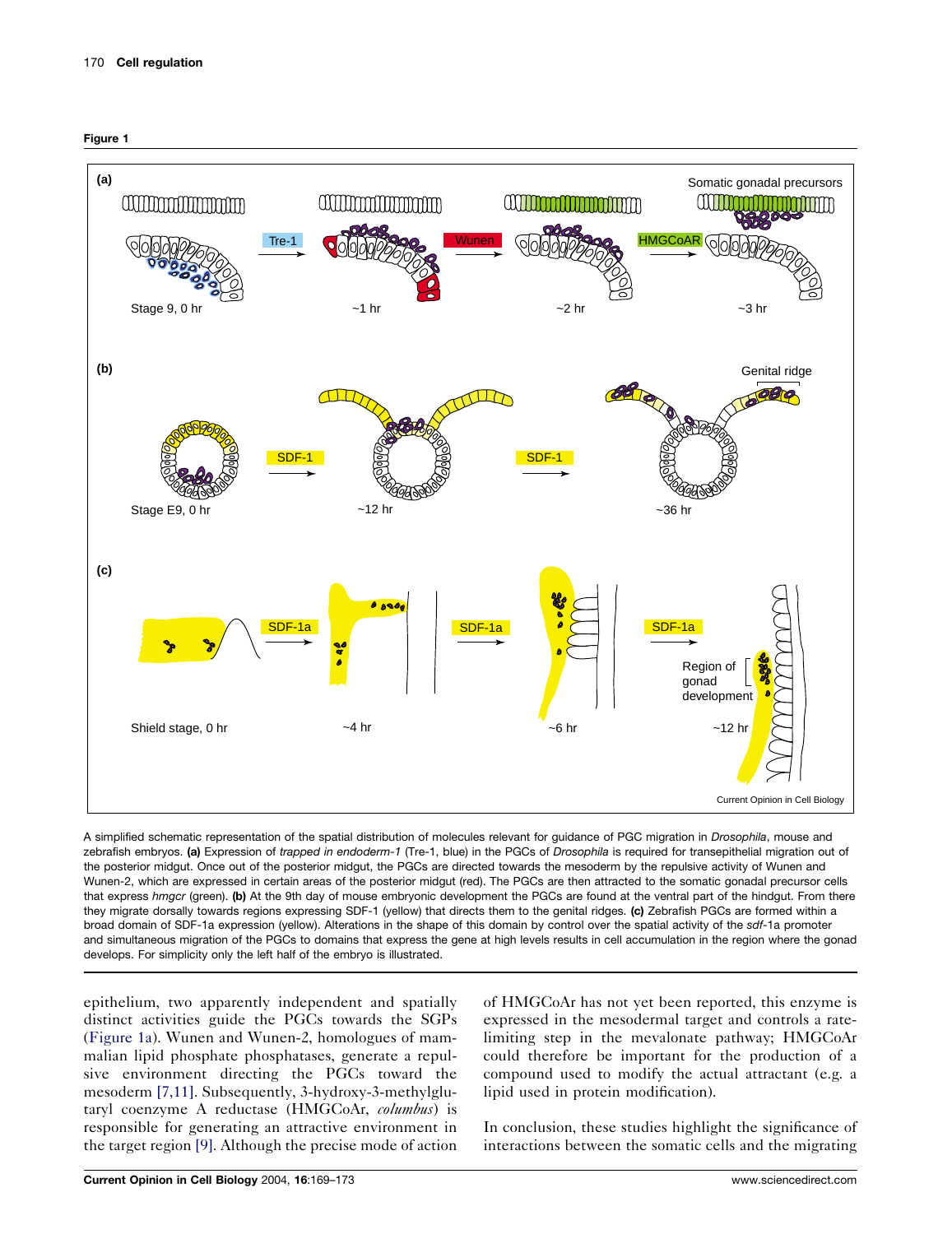cells, interactions that ensure that the developing gonad becomes populated by PGCs. The somatic cells can play either a permissive role (e.g. by altering midgut epithelium properties and thus allowing PGC migration) or an instructive role (e.g. by producing repulsive and attractive signals).

## Guidance of PGC migration in mouse

Despite the anatomical differences between the embryos and the different mode of PGC specification [\[14–16\]](#page-3-0), in principle the migration path of mouse PGCs is similar to that described above for *Drosophila*. After the endoderm invaginates to form the hindgut, PGCs are found along the ventral side of the forming organ. Leaving this site, the PGCs migrate actively through the dorsal aspect of the gut and then perform directed migration towards the genital ridge [\[17,18\]](#page-4-0).

As in *Drosophila*, a role for somatic tissues in supporting the directed migration was demonstrated in mouse. For example, PGCs lacking  $\beta$ 1-integrin do not colonize the gonad efficiently [\[19\]](#page-4-0). This finding underscores the importance of interactions between the PGC and the extracellular matrix. Importantly, Godin et al. [\[20\]](#page-4-0) have demonstrated *in vitro* that the genital ridge tissue can attract PGCs, although the molecule responsible for this activity is not known. Additional molecules have been implicated in guiding mouse PGCs, such as the  $c$ -kit receptor tyrosine kinase, which is expressed in the PGCs, and its ligand *Steel*, which is expressed by somatic cells along the migratory route. It was suggested that receptor– ligand interaction between these molecules is required to support migration and survival of the PGCs [\[21–23\],](#page-4-0) but a direct demonstration of the role of *Steel* as a guidance cue is still lacking. Therefore, it is possible that  $c$ -kit signaling plays only a permissive role by supporting proliferation and survival of migrating mouse PGCs.

The most promising candidate for a signaling molecule that guides mouse PGCs is the chemokine stromal cellderived factor 1 (SDF-1). In the context of PGC guidance, this molecule was originally identified in zebrafish  $[24\bullet\bullet]$  $[24\bullet\bullet]$  $[24\bullet\bullet]$ . The receptor for SDF-1, the 7-TM domain protein CXCR4, is expressed in mouse germ cells, whereas expression of its ligand is high in the genital ridge and the gonad, the targets of the migrating cells  $[25^{\bullet}, 26^{\bullet\bullet}]$  $[25^{\bullet}, 26^{\bullet\bullet}]$  $[25^{\bullet}, 26^{\bullet\bullet}]$ [\(Figure 1b](#page-1-0)). The requirement for chemokine signaling for colonization of the gonad by PGCs was demonstrated by studying the process in mice deficient for the activity of the receptor  $[26$ <sup>\*</sup>[\]](#page-4-0) or the ligand  $[25$ <sup>\*</sup>]. In both cases, specification and arrival at the position in the gut from which the PGCs initiate their dorsal migration was not affected, but the mutant mice showed a substantial decrease in the number of PGCs that were able to reach the genital ridge. The impaired colonization of the gonad in the mutant mice appears to reflect a dual role for CXCR4 signaling in PGC development: in addition to

the apparent defects in guidance, the total PGC number was reduced, revealing a function for CXCR4 in controlling cell proliferation and/or survival  $[26$ <sup> $\bullet$ </sup>[\].](#page-4-0) The best evidence for SDF-1 playing a direct role in guiding mouse PGCs comes from live cultures of the hindgut region, where SDF-1 can influence the migration of GFP-labeled PGC [\[26](#page-4-0)<sup>••</sup>[\].](#page-4-0) Specifically, application of exogenous SDF-1 inhibited the migration of the PGCs toward the genital ridges, presumably by interfering with the generation of positional information by the endogenous ligand. Furthermore, SDF-1-coated beads producing high local concentrations of the protein can attract migrating germ cells and alter their migration trajectories.

In summary, as in *Drosophila*, mouse PGC migration depends on permissive interactions with somatic cells and on instructive cues that guide them towards their target. Our ability to follow the migration process using the slice culture setup, together with the availability of mice deficient for the receptor and/or the ligand, should facilitate thorough investigation of chemokine-directed cell migration.

# Guidance of PGC migration in zebrafish

Among the organisms discussed in this review, the process of reaching the gonad appears to be most challenging in zebrafish PGCs. In contrast to the single defined migration starting points in mouse and *Drosophila*, zebrafish PGCs are specified in four positions that are randomly oriented with respect to the axis of the embryo [\[27,28\].](#page-4-0) Notably, despite this seemingly complex situation, virtually all cells reach their target within the first day of development. The robustness of PGC migration in zebrafish was convincingly demonstrated in experiments in which PGCs transplanted to a region destined to give rise to head structures were nevertheless able to reach the gonad [\[29\].](#page-4-0) In an attempt to understand the mechanisms that allow the cells to reach their target, the PGC migration path was determined in wild type and mutant embryos and the behavior of PGCs in live embryos was followed [\(Figure 2](#page-3-0)). This analysis led to the definition of six migration steps, some of which involve active migration and some passive migration in which PGCs are carried along by the movement of somatic tissues  $[28,30^{\circ}].$  $[28,30^{\circ}].$  $[28,30^{\circ}].$  $[28,30^{\circ}].$ 

The main conclusions drawn from these studies were as follows: first, that PGCs depend on guidance cues from somatic cells; second, that the directional cues are attractive; and third, that on their way to the region of the gonad, the cells pass through domains within the embryo that constitute intermediate targets [\[28,30](#page-4-0) [,31\]](#page-4-0). The results of these studies reveal how the PGCs arrive at a common target irrespective of their starting point. Briefly, a broad domain of attractive environment is formed in the early embryo that includes the positions in which the PGCs are specified. Dynamic changes in the shape of this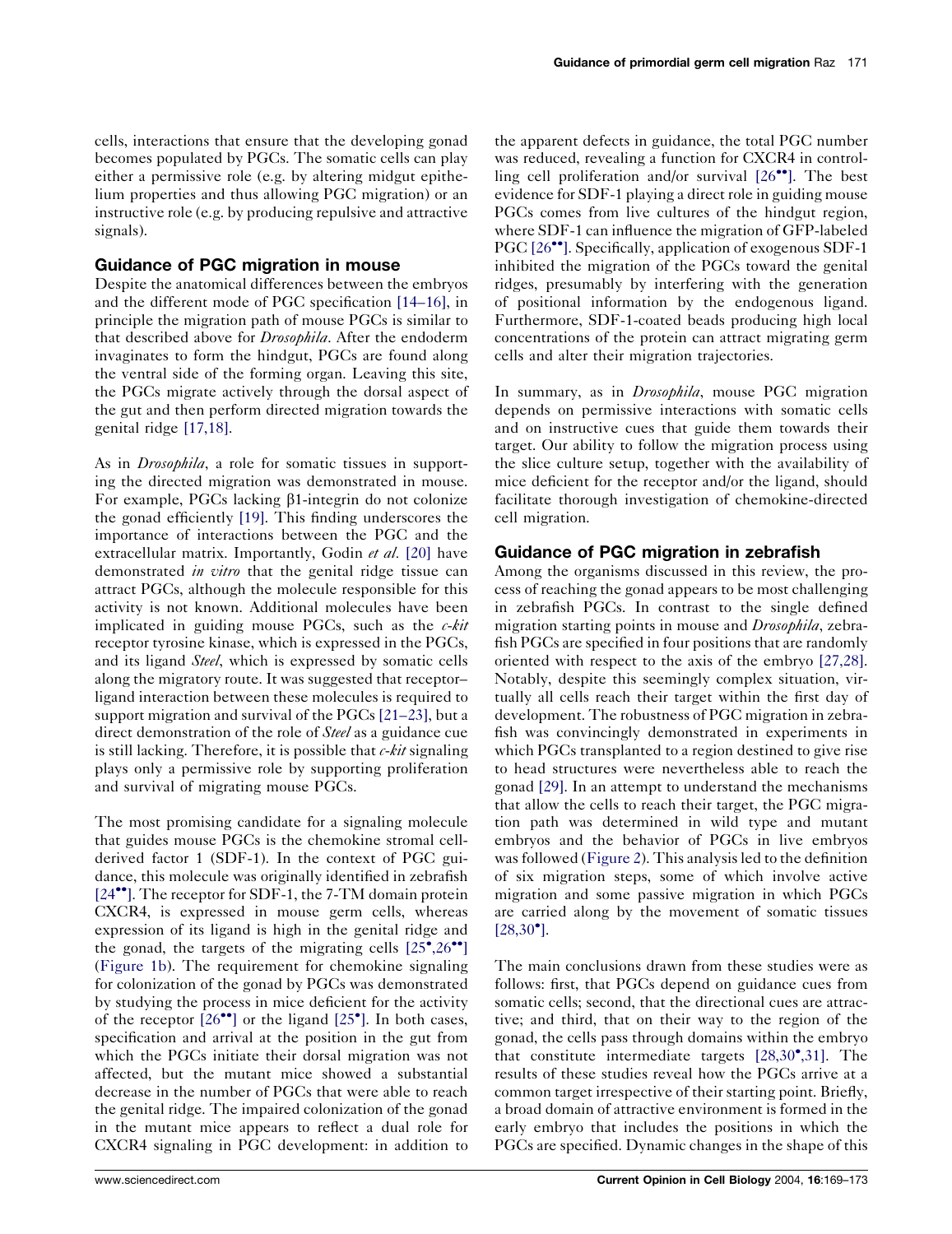<span id="page-3-0"></span>

Active migration of zebrafish PGCs in vivo. Snapshots of PGCs expressing GFP on their membrane showing the formation of cellular protrusions in the leading edge and active migration relative to the weakly labelled neighbouring somatic cells. Photographs taken at intervals of 1 minute and 30 seconds spanning 7 minutes and 30 seconds of development.

domain and the resulting migration of the PGCs culminates in the accumulation of PGCs in two clusters in the position where the gonad develops.

The molecule responsible for attracting zebrafish PGCs towards their intermediate and final targets is the chemokine SDF-1a, a secreted molecule that is expressed in domains previously defined as attractive to PGCs [\(Figure 1c](#page-1-0))  $[24^{\bullet\bullet},31]$  $[24^{\bullet\bullet},31]$  $[24^{\bullet\bullet},31]$ . In mutant embryos in which the expression pattern of SDF-1a is changed as a result of abnormal somatic development, PGC migration is altered and corresponds to the new expression profile of the gene  $[24$ <sup> $\bullet$ </sup>[\].](#page-4-0) Similarly, expression of SDF-1a in ectopic locations is sufficient to attract the PGCs to these positions  $[24\bullet\bullet]$  $[24\bullet\bullet]$ . Finally, in embryos in which the activity of SDF-1a  $[24\bullet\bullet]$  $[24\bullet\bullet]$  $[24\bullet\bullet]$  or its receptor CXCR4b  $[24\bullet\bullet]$ , 32] is reduced, the cells arrive at ectopic positions, thus proving that SDF-1a serves as the endogenous directional cue for zebrafish PGCs. It is noteworthy that the cells in which SDF-1a signaling is inhibited are motile, but in contrast to wildtype PGCs they show non-directional migration and exhibit less-polar cell morphology  $[24$ <sup> $\bullet$  $]$ </sup>.

### **Conclusions**

Over the past few years, the field of PGC migration has advanced significantly, primarily as a result of the identification of molecules that serve as directional cues for the cells. These findings make the study of PGC migration, a classical topic in developmental biology, directly relevant to work on the development of other organs [\[33,34\],](#page-4-0) stem cell homing [\[35,36\],](#page-4-0) leukocyte trafficking [\[37,38\]](#page-4-0) and neuronal cell migration [\[33,39\]](#page-4-0), in which the same molecules are utilized. Moreover, the numerous recent demonstrations of the role of CXCR4 in tumor formation and the spreading of malignant cells  $[40.41.42$ <sup> $\bullet$ </sup> make the research of PGC migration pertinent to this subject too. The accessibility of the zebrafish and *Drosophila* embryos and the techniques that permit visualization of live PGC migration in the mouse provide excellent experimental systems in which these processes can be explored.

#### **Acknowledgements**

The author wishes to acknowledge the support of the DFG and the Volkswagen-Stiftung for some of the work reviewed here and Michal Reichman for critical reading of the manuscript.

#### References and recommended reading

Papers of particular interest, published within the annual period of review, have been highlighted as:

- of special interest<br>•• of outstanding interest
- 1. Starz-Gaiano M, Lehmann R: Moving towards the next generation. Mech Dev 2001, 105:5-18.
- 2. Niewkoop PD, Sutasurya LA: Primordial germ cells in the chordates: embryogenesis and phylogenesis. Cambridge University Press 1979.
- Campos-Ortega JA, Hartenstein V: The Gonads. In The Embryonic Development of Drosophila melanogaster. Springer; 1997:279-285.
- 4. Jaglarz M, Howard K: Primordial germ cell migration in Drosophila melanogaster is controlled by somatic tissue. Development 1994, 120:83-89.
- 5. Jaglarz MK, Howard KR: The active migration of Drosophila primordial germ cells. Development 1995, 121:3495-3503.
- 6. Callaini G, Riparbelli MG, Dallai R: Pole cell migration through the gut wall of the Drosophila embryo: analysis of cell interactions. Dev Biol 1995, 170:365-375.
- 7. Zhang N, Zhang J, Purcell KJ, Cheng Y, Howard K: The Drosophila protein Wunen repels migrating germ cells. Nature 1997, 385:64-67.
- 8. Moore LA, Broihier HT, Van Doren M, Lunsford LB, Lehmann R: Identification of genes controlling germ cell migration and embryonic gonad formation in Drosophila. Development 1998, 125:667-678.
- 9. Van Doren M, Broihier HT, Moore LA, Lehmann R: HMG-CoA reductase guides migrating primordial germ cells. Nature 1998, 396:466-469.
- 10. Coffman CR, Strohm RC, Oakley FD, Yamada Y, Przychodzin D, Boswell RE: Identification of X-linked genes required for migration and programmed cell death of Drosophila melanogaster germ cells. Genetics 2002, 162:273-284.
- 11. Starz-Gaiano M, Cho NK, Forbes A, Lehmann R: Spatially restricted activity of a Drosophila lipid phosphatase guides migrating germ cells. Development 2001, 128:983-991.
- 12. Stein JA, Broihier HT, Moore LA, Lehmann R: Slow as molasses is required for polarized membrane growth and germ cell migration in Drosophila. Development 2002, 129:3925-3934.
- 13. Kunwar PS, Starz-Gaiano M, Bainton RJ, Heberlein U,
- $\bullet$ Lehmann R: Tre1, a G-protein-coupled receptor, directs transepithelial migration of Drosophila germ cells. PLoS Biol 2003, 1:E80.

In this study, a 7-TM receptor whose function is important for transepithelial migration of Drosophila PGCs is described. Its structural similarity to chemokine receptors, together with the findings that this class of receptors is required for PGC migration in other organisms, suggests that the molecular mechanisms controlling PGC migration are conserved.

14. Lawson KA, Hage WJ: Clonal analysis of the origin of primordial germ cells in the mouse. Ciba Found Symp 1994, 182:68-84.